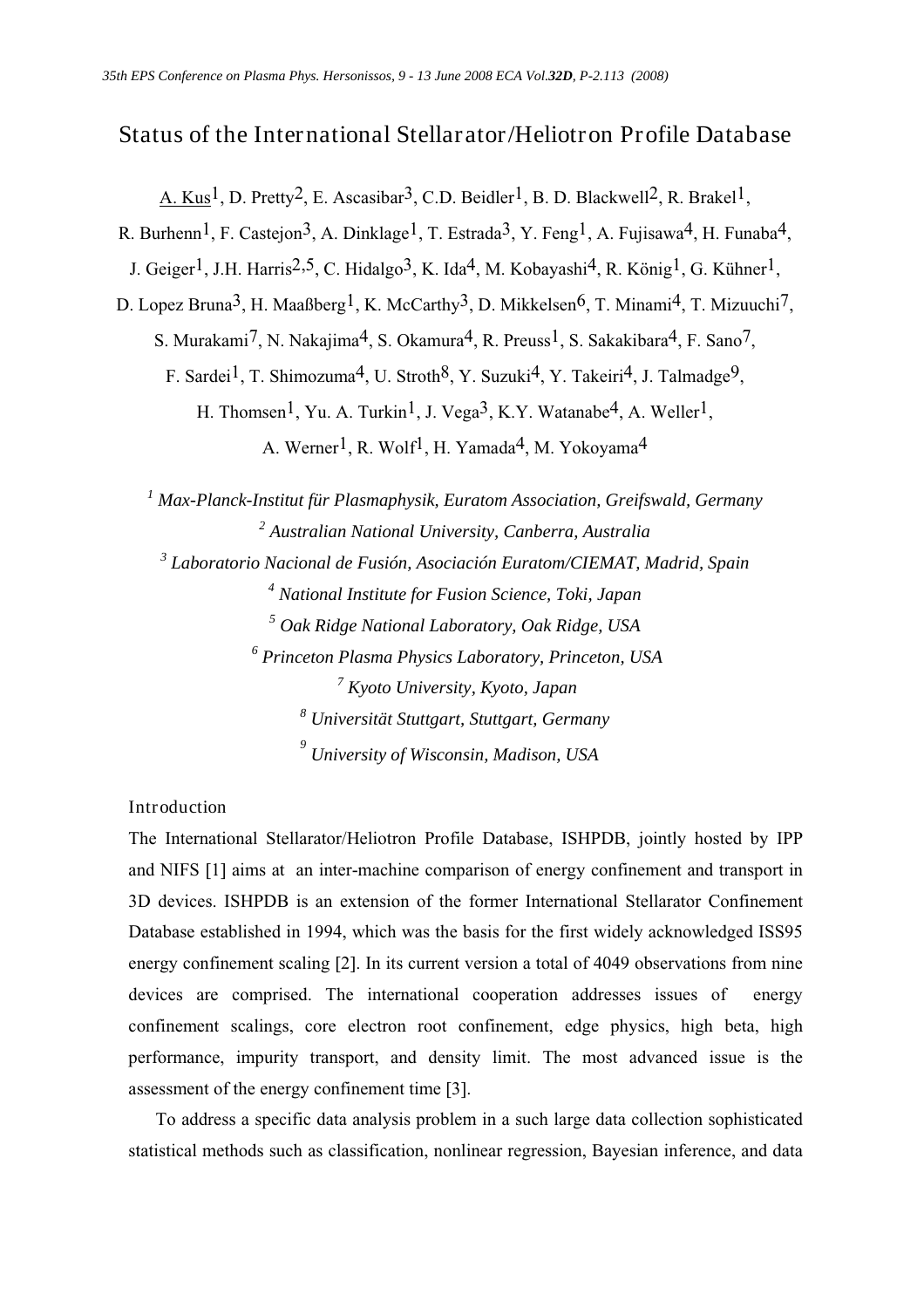mining are required. This paper focuses on some aspects of the energy confinement scaling derivation. Firstly, a scaling formula derived from the recent database version is presented. Secondly, some results of the cluster analysis are demonstrated.

#### Regression analysis of the new database

The use of meta-datasets such as ISHPDB is necessary for comparative studies, however difficulties arise when the data lacks homogeneity in the multidimensional space defined by the regression parameters. In the ISS95 scaling study [2] the problem of device-specific data subsets was handled by the introduction a new S parameter to the regression procedure in order to distinguish between devices with and without shear. The ISS04 scaling [4], based on a larger database, tackles this problem by splitting all data into several subgroups of devices, renormalizing using ISS95 as the reference scaling, weighting according to the number of observations in subgroups, and applying a standard regression with a collisional high beta constraint. Also, Bayesian inference methods have been applied for model comparison for different subgroups of devices [5].

 The procedure used for the derivation of the ISS04 scaling formula has been applied to the new database release, ISS\_DB07\_22, to fit the model given in Eq. 1,

$$
LOG\_TAU = a_0 + a_a LOG\_A + a_pLOG\_R + a_pLOG\_P + a_nLOG\_N + a_pLOG\_B + a_iLOG\_I
$$
 (1)

where  $a_0$  is the intercept, and LOG\_TAU, ..., LOG\_I are common logarithms of the confinement time, small and large plasma radii, absorbed power, density, magnetic field and iota, respectively. A subset of 2465 observations has been used for calculations. The defined subgroups are shown in Fig. 2, where items marked by "x\_" denote the newest data. A regression on this dataset conforms well with the ISS04 scaling, see Fig. 3.

#### Cluster analysis

Cluster analysis is a statistical technique for identyfing observations with similar properties, contained in a (large) data collection [6]. Clustering is a type of *classification method* and is often applied in *data mining* [7]. In which space the cluster analysis is performed depends on the objective of a study. In this work we are interested in regression aspects of the database structure concerning energy confinement time scaling, hence the space spanned by the regression variables in Eq. 1 has been investigated.

There are two main methods of clustering: the *hierarchical* method for smaller datasets and *k-means* algorithm that is used for large data collections. Both approaches have their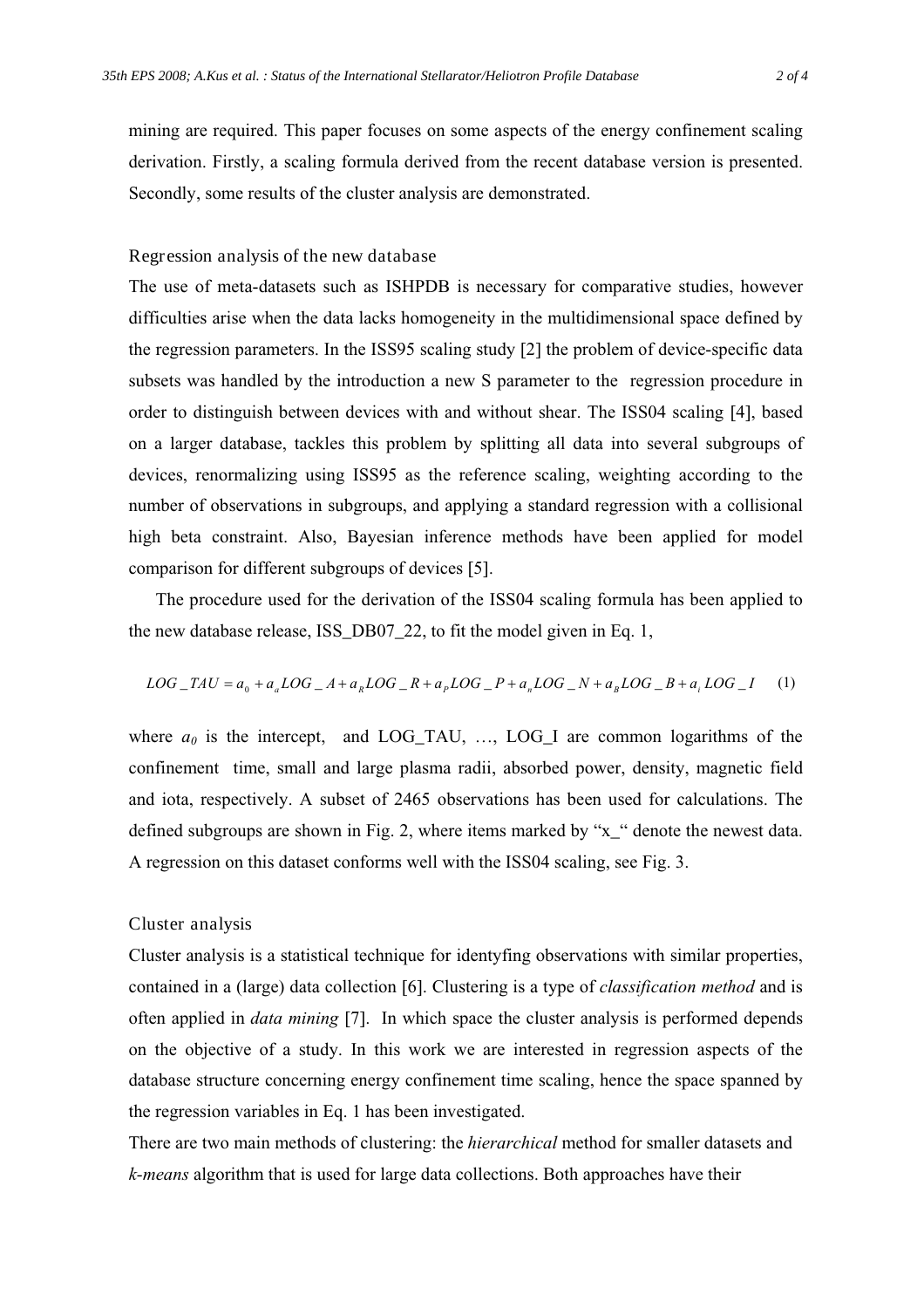advantages and disadvantages. Here we are using a mixed method, proposed in [8], first starting with the k-means method to identify a reasonable number of pre-clusters, and then applying the hierarchical procedure to obtain the final clusters. The results of the cluster analysis also depend strongly on the definition of the distances between observations and between clusters. In the present analysis the Euclidean and Ward distances have been used as a measures for the closeness between two observations and two clusters, respectively. The Ward's method minimizes the sum of squares of any two possible clusters that can be formed at each step. After several trials, cf. complementary material available in [1], k=20 pre-clusters



Figure 1. *The dendrogram with a scree plot presenting distances between clusters. h*

have been used in the present analysis. Fig. 1 illustrates the final hierarchical clustering. The *dendrogram* shows how the single cluster are created, starting with 20 pre-clusters until all data are in one single final cluster. The curve underneath the dendrogram increases relatively evenly at the beginning of the clustering process. One can observe significant breaks in the distance between six and five and three and two clusters. These breaks suggest

the number of the final clusters. A general algorithm to define the right number of clusters does not exist. By choosing three clusters all subgroups defined for the regression analysis are assigned to exactly one cluster. Between six and four clusters only ATF, HELE, and W7AS-lowiota subgroups are divided into different clusters, while all other subgroups remain stable in the same clusters. This fact can indicate that the subgroups definition may be further refined. In case of W7AS-low-iota only nine of 319

| <b>Partitioning of Devices per Cluster</b> |                                     |      |     |     |                |  |  |  |  |  |  |
|--------------------------------------------|-------------------------------------|------|-----|-----|----------------|--|--|--|--|--|--|
| No.                                        | Device                              | Nobs | С1  | C2  | C <sub>3</sub> |  |  |  |  |  |  |
| 1                                          | ATF                                 | 229  | 105 | 0   | 124            |  |  |  |  |  |  |
| $\overline{a}$                             | CHS                                 | 196  | 196 | Ω   | o              |  |  |  |  |  |  |
| 3                                          | HELE                                | 120  | 46  | Ω   | 74             |  |  |  |  |  |  |
| $\overline{\mathbf{4}}$                    | <b>HELJ</b>                         | 54   | 54  | Ω   | 0              |  |  |  |  |  |  |
| 5                                          | LHD in                              | 67   | O   | 67  | o              |  |  |  |  |  |  |
| 6                                          | LHD inw.obl.                        | 26   | O   | 26  | o              |  |  |  |  |  |  |
| $\overline{7}$                             | LHD inw.prol.                       | 17   | o   | 17  | o              |  |  |  |  |  |  |
| 8                                          | LHD out                             | 16   | o   | 16  | o              |  |  |  |  |  |  |
| 9                                          | LHD std                             | 36   | o   | 36  | o              |  |  |  |  |  |  |
| 10                                         | TJ-II                               | 316  | 316 | o   | o              |  |  |  |  |  |  |
| 11                                         | W7-A                                | 13   | 0   | o   | 13             |  |  |  |  |  |  |
| 12                                         | W7-AS high beta                     | 86   | 0   | 0   | 86             |  |  |  |  |  |  |
| 13                                         | W7-AS high iota                     | 124  | 0   | 0   | 124            |  |  |  |  |  |  |
| 14                                         | W7-AS low iota                      | 319  | 0   | 0   | 319            |  |  |  |  |  |  |
| 15                                         | x LHD transp. data, q=1.22          | 221  | 0   | 221 | n              |  |  |  |  |  |  |
| 16                                         | x LHD transp. data, q=1.25          | 173  | 0   | 173 | 0              |  |  |  |  |  |  |
| 17                                         | x W7-AS density scan                | 8    | n   | 0   | 8              |  |  |  |  |  |  |
| 18                                         | x W7-AS HDH attached                | 30   | 0   | 0   | 30             |  |  |  |  |  |  |
| 19                                         | x W7-AS HDH detached                | 16   | n   | 0   | 16             |  |  |  |  |  |  |
| 20                                         | x W7-AS HDH normal confinement      | 12   | 0   | 0   | 12             |  |  |  |  |  |  |
| 21                                         | x W7-AS iota scan                   | 74   | n   | o   | 74             |  |  |  |  |  |  |
| 22                                         | x W7-AS Preuss high beta /high iota | 133  | Ō   | Ō   | 133            |  |  |  |  |  |  |
| 23                                         | x W7-AS Preuss high beta flow iota  | 179  | 0   | o   | 179            |  |  |  |  |  |  |
|                                            |                                     | 2465 | 747 | 556 | 1100           |  |  |  |  |  |  |

Figure 2. *Subgroups assigned to the single clusters.* 

observation tend toward another cluster as the remaining 310. Fig. 2 shows how the subgroups defined for regression are assigned to the single clusters. Fig. 3 demonstrates a comparison of some fits where division of data by subgroups has been replaced by a division by clusters. Naturally, one cannot expect the same results for all cases. However, this